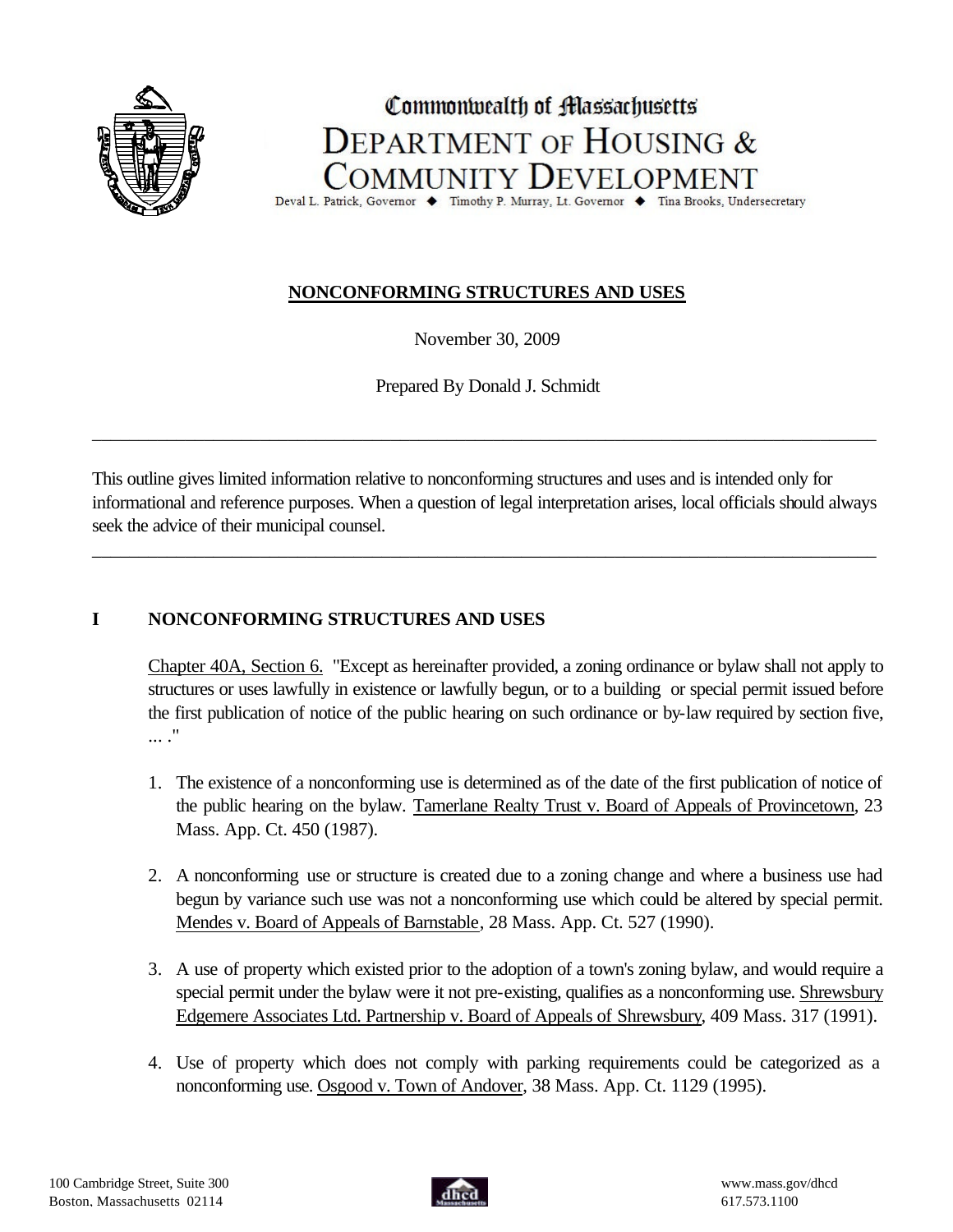- 5. A self-inflicted nonconformity makes a conforming structure an "unprotected" structure. Martin v. Board of Appeals of Yarmouth, 20 Mass. App. Ct. 972 (1985); Marblehead v. Deery, 356 Mass. 532 (1969).
- 6. Issuance and reissuance of a fuel storage permit did not entitle a use to nonconforming protection as a lawfully existing use. Whitten v. Board of Appeals of Woburn, 38 Mass. App. Ct. 949 (1955).
- 7. Issuance of a special permit rather than the recording of the permit marks the beginning of protection from subsequent zoning changes as a prior nonconforming use. Cohasset Heights, Ltd. v. Zoning Board of Appeals of Cohasset, 53 Mass. App. Ct. 116 (2001).
- 8. A nonconforming use is not extinguished by a transfer of property. Cape Resort Hotels, Inc. v. Alcoholic Licensing Board of Falmouth, 385 Mass. 205 (1982); Revere v. Rowe Contracting Company, 362 Mass. 884 (1972).
- 9. A structure is nonconforming if located on a lot that does not meet the minimum lot area requirement of the zoning bylaw. Fitzsimonds v. Board of appeals of Chatham, 21 Mass. App. Ct. 53 (285).
- 10. Use operated for over 10 years in accordance with a building permit but which did not obtain a special permit as required by the bylaw was not entitled to protection as a prior nonconforming use. Bruno v. Board of Appeals of Wrentham, 62 Mass. App. Ct. 527 (2004).
- 11. The use of property under a lease for a proper Federal purpose may be immune from the application of a town's zoning bylaw, but it is still considered a nonconforming use. Durkin v. Board of Appeals of Falmouth, 21 Mass. App. Ct. 450 (1986).
- 12. The burden of establishing a prior nonconforming use is on the party claiming the benefit of such protection. Hall v. Zoning Board of Appeals of Edgartown, 28 Mass. App. Ct. 249 (1990).

## **II PROTECTED STRUCTURES AND USES**

Chapter 40A, Section 7. "... if real property has been improved and used in accordance with the terms of the original building permit ..., no action ... to compel the abandonment, limitation or modification of the use allowed by said permit or the removal, alteration or relocation of any structure erected in reliance upon said permit by reason of any alleged violation ..., shall be maintained, unless such action, ... is commenced ... within six years next after the commencement of the alleged violation of law;

 ... no action, ... the effect or purpose of which is to compel the removal, alteration, or relocation of any structure by reason of any alleged violation ..., shall be maintained, unless such action, ... is commenced ... within ten years next after the commencement of the alleged violation."

1. In contrast to the six-year statute of limitations, which explicitly covers both structural violations and use violations, the ten-year period for zoning violations covers only structural violations. The omission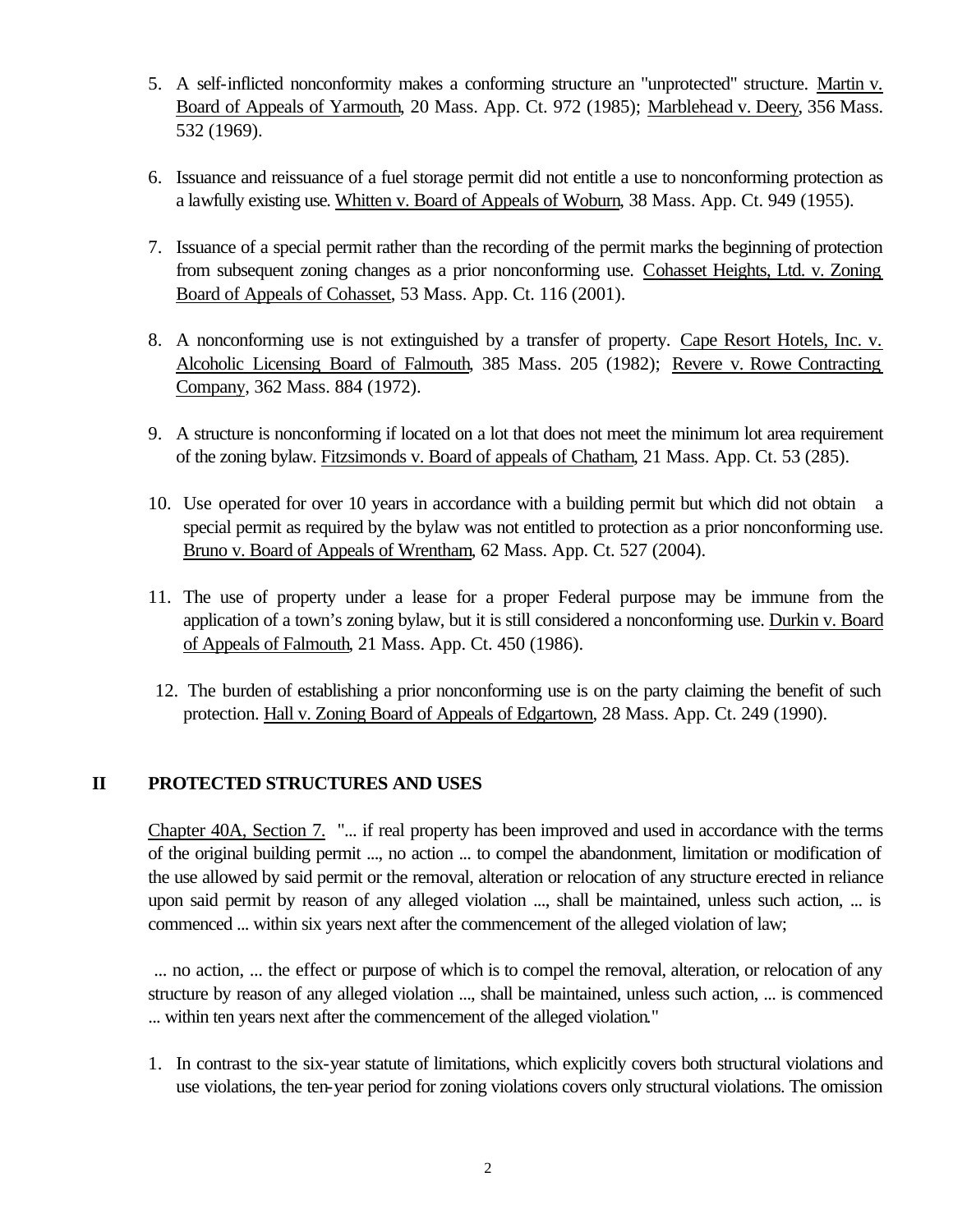of protection for use violations not sanctioned by the permit is plain on the face of the statute. Lord v. Board of Appeals of Somerset, 30 Mass. App. Ct. 226 (1991).

- 2. The six-year statute of limitations is applicable where the building permit authorizes the activity which is in violation of the zoning bylaw. Lord v. Zoning Board of Appeals of Somerset, 30 Mass. App. Ct. 226 (1991).
- 3. A structure on a lot which did not comply with the lot width requirements of the zoning bylaw due to a conveyance was protected by the ten-year statute of limitations. Murphy v. Kotlik, 34 Mass. App. Ct. 410 (1993).
- 4. A use protected by Section 7 is not entitled to nonconforming use protection. Bruno v, Board of Appeals of Wrentham, 62 Mass. App. Ct. 527 (2004).
- 5. The burden of establishing whether a use or structure is protected by Section 7 is on the party claiming the benefit. Moreis v. Oak Bluffs Board of Appeals, 62 Mass. App. Ct. (2004).
- 6. A building permit indicating that a building would be used for "commercial use" lacked the specificity to trigger the Section 7 protection where the court found it absurd to suggest that the Legislature in adopting Section 7 intended "terms of the original building permit" to authorize any and all imaginable commercial uses with no greater specification or description. Moreis v. Oak Bluffs Board of Appeals, 62 Mass. App. Ct. 53 (2004).

#### **III ALTERATIONS TO NONCONFORMING STRUCTURES**

Chapter 40A, Section 6. "... a zoning ordinance or by-law shall not apply to structures ... lawfully in existence ... but shall apply ... to any alteration of a structure begun after the first notice of said public hearing to provide for its use for a substantially different purpose or for the same purpose in a substantially different manner ... ."

- 1. When a nonconforming structure is altered to provide for a use different from the use prior to alteration, the ordinance applies even if the new use is a permitted one. Nichols v. Board of Zoning Appeal of Cambridge, 26 Mass. App. Ct. 631 (1988).
- 2. Repairing is simply mending defective portions of a structure, while an alteration is a change of such a nature and extent as to produce a different structure or a structure so changed in some essential aspects as to constitute a different structure. Boston and Albany R.R. v. Dept. of Pub. Utilities, 314 Mass. 634 (1943).
- 3. The court recognizes that a municipality may specify conditions for and limitations on changes to nonconforming signs and did not permit a rewording of a nonconforming sign where the bylaw specifically prohibited rewording unless the sign was brought into compliance with the bylaw. Strazzula v. Building Inspector of Wellesley, 357 Mass. 694 (1970).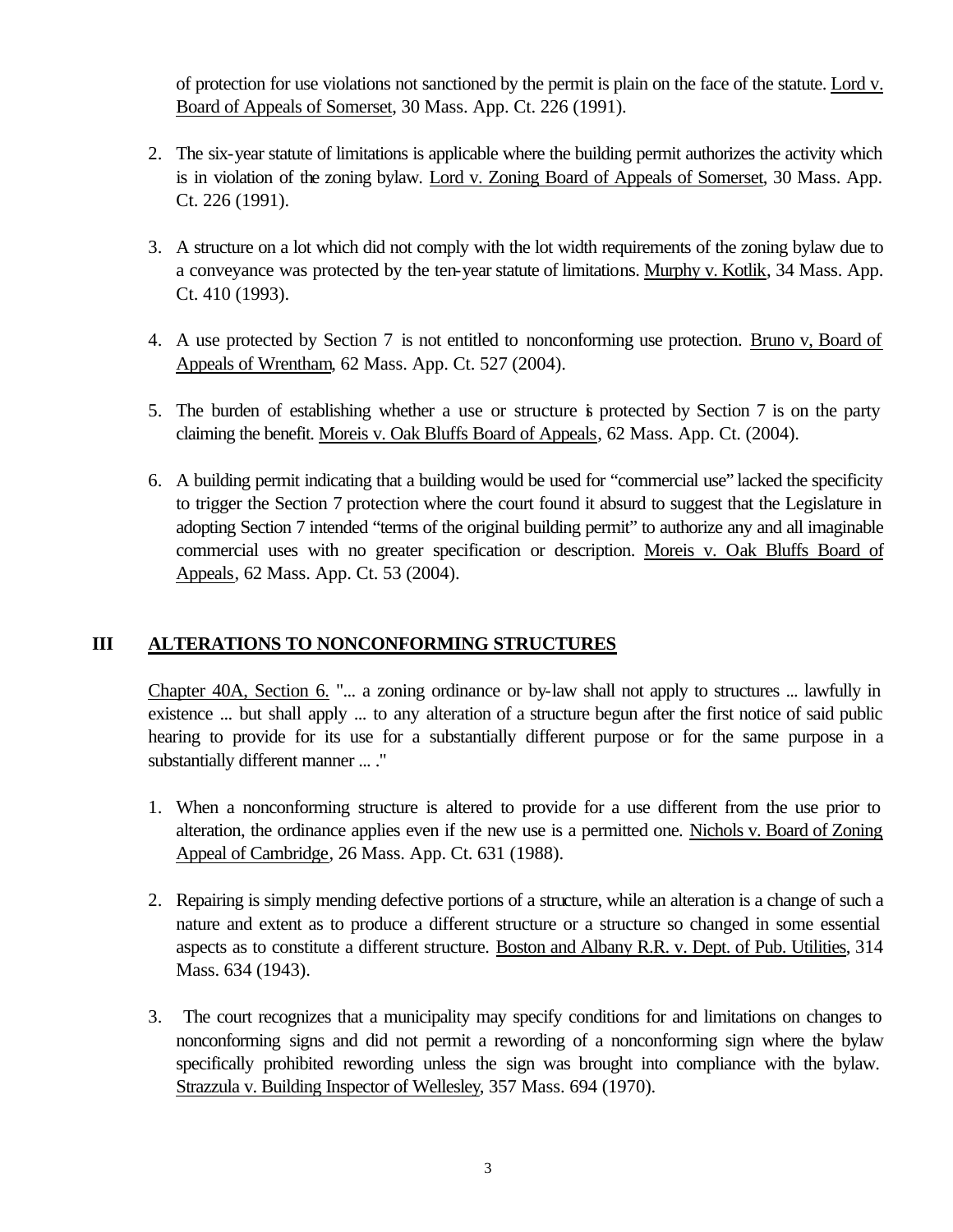4. If a zoning bylaw does not specifically prohibit rewording, a rewording of a nonconforming sign is not an alteration of a structure to provide for its use for a substantially different purpose of for the same purpose in a substantially different manner or to a substantially greater extent. Barron Chevrolet, Inc. v. Danvers, 419 Mass. 404 (1995).

#### **IV THE SECTION 6 REVIEW AND FINDING**

Chapter 40A, Section 6. "Pre-existing nonconforming structures or uses may be extended or altered, provided that no such extension or alteration shall be permitted unless there is a finding by the permit granting authority or by the special permit granting authority designated by ordinance or by-law that such change, extension or alteration shall not be substantially more detrimental than the existing nonconforming [structure or] use to the neighborhood."

- 1. In order to render the statute intelligible, the court added the term "structure" so that the concluding portion of this sentence would read "shall not be substantially more detrimental than the existing nonconforming structure or use to the neighborhood." Willard v. Board of Appeals of Orleans, 25 Mass. App. Ct. 15 (1987).
- 2. The extent that nonconforming structures or uses may be extended, altered or changed is left to the discretion of the local legislative body. The Zoning Act does not require that communities authorize the extension, alteration or change of nonconforming structures or uses. Blasco v. Board of Appeals of Winchendon, 31 Mass. App. Ct. 32 (1991).
- 3. We conclude that the statute authorizes, but does not require, a municipality to choose a special permit application as the procedure for extension or alteration of a nonconforming use. The statute permits a town to require the same number of affirmative votes to grant applications for the alterations of a nonconforming use as to the grant of any other special permit, or to delegate the chore to the permit granting authority which would permit approval by a simple majority. Shrewsbury Edgemere Associates, Ltd. Partnership v. Board of Appeals of Shrewsbury, 409 Mass. 317 (1991)
- 4. The statute requires that, in the absence of a variance, any extension or structural change of a nonconforming structure must comply with the bylaw. If the proposed extension or change conforms to the bylaw, the statute requires a finding that the extension or change will not be substantially more detrimental to the neighborhood. Indeed, even as to single or two-family residences, structures to which the statute appears to give special protection, the zoning bylaw applies to a reconstruction, extension, or change that would intensify the existing nonconformities  $\alpha$  result in additional ones. Rockwood v. The Snow Inn Corp., 409 Mass. 361 (1991).
- 5. The statute requires that, in the absence of a variance, any change or substantial extension of a nonconforming use must comply with the bylaw. Cox v. Board of Appeals of Carver, 42 Mass. App. Ct. 422 (1997).
- 6. An ordinance that permitted an alteration to a nonconforming use in the absence of a finding would violate the literal mandate of Section 6. McLaughlin v. Brockton, 32 Mass. App. Ct. 930 (1992).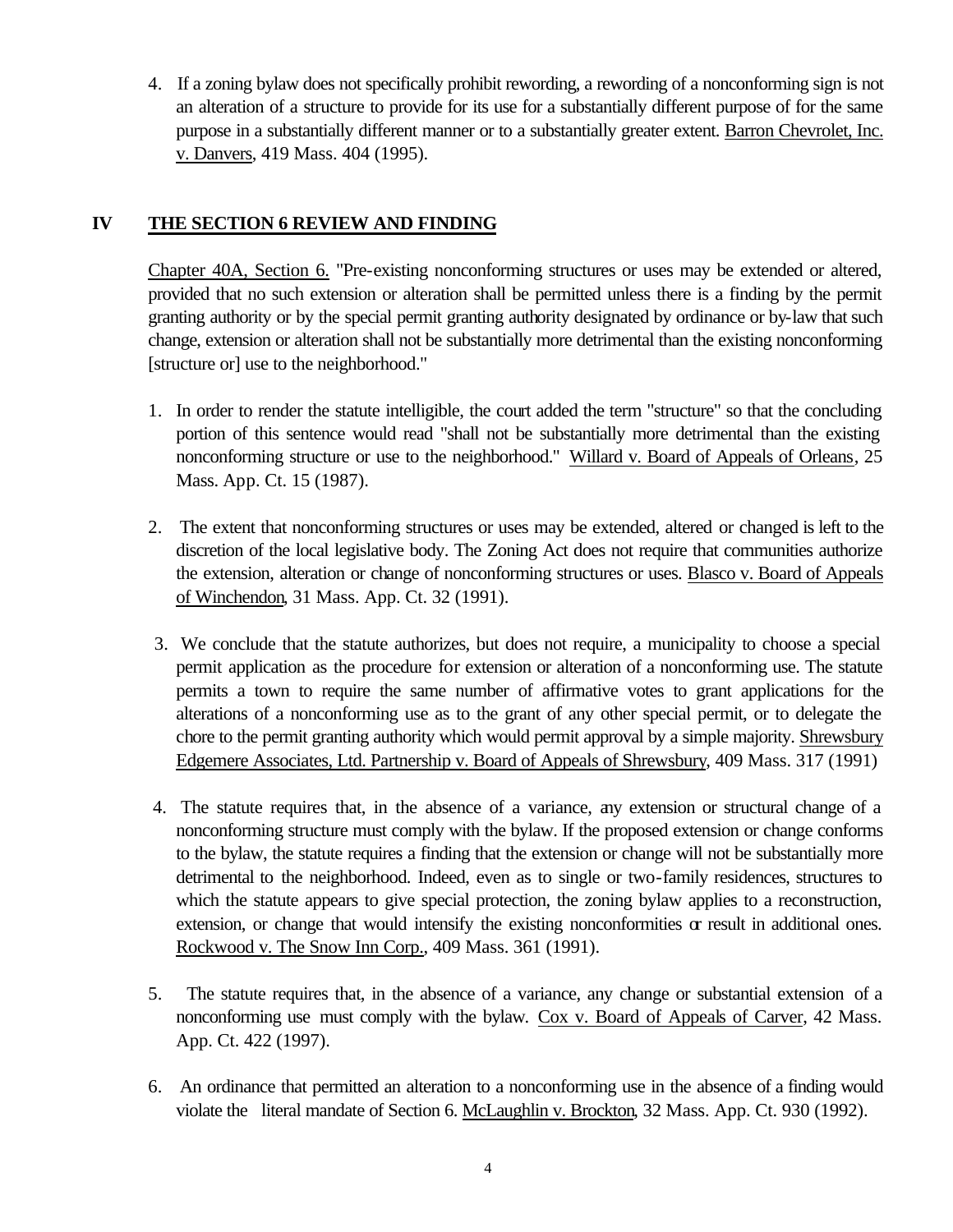- 7. Zoning bylaw authorized the Board of Appeals to grant a special permit allowing a nonconforming structure to be expanded where, in the opinion of the Board, such expansion would not be "more objectionable to, or detrimental to, the character of the neighborhood than the original preexisting nonconforming structure." This language authorized the Board to grant a special permit which would increase an existing nonconformity and diminish another. Tweed v. Zoning Board of Appeals of Tisbury, 28 Mass. App. Ct. 1106 (1989).
- 8. Zoning bylaw authorized the Board of Appeals to grant a special permit allowing an extension to a nonconforming structure if such extension would "be in harmony with the general purposes and intent" of the ordinance. This language did not authorize the Board to grant a special permit allowing an extension which would violate existing setback requirements. Wrona v. Board of Appeals of Pittsfield, 338 Mass. 87 (1958).

#### **V SINGLE AND TWO-FAMILY EXEMPTION**

Chapter 40A, Section 6. "... a zoning ordinance or by-law shall not apply ... to any ... alteration, reconstruction, extension or structural change to a single or two- family residential structure [which] does not increase the nonconforming nature of said structure."

- 1. An alteration, reconstruction, extension, or structural change of a nonconforming single-family or two-family residential structure is legitimate if it does not increase the nonconforming nature of the structure; otherwise, it must be submitted to the special permit procedure of the second sentence for a determination by the board of the question whether it is "substantially more detrimental than the existing nonconforming use to the neighborhood." Fitzsimonds v. Board of Appeals of Chatham, 21 Mass. App. Ct. 53 (1985).
- 2. In identifying nonconforming nature, it should be determined in what respects the existing structure does not comply with the bylaw and then determine whether the proposed alteration or addition would intensify the existing nonconformities or result in additional ones. Willard v. Board of Appeals of Orleans, 25 Mass. App. Ct. 15 (1987).
- 3. The building inspector must make the initial determination whether the home is nonconforming and, if so, whether the proposed improvement would increase the nonconforming nature of the structure. Bramsford v. Zoning Board of Appeal of Edgartown, 444 Mass. 852 (2005).
- 4. Zoning bylaw which authorized construction of a house outside the footprint of a demolished nonconforming single-family structure without obtaining a special permit is not inconsistent with the Zoning Act. Murphy v. Duxbury, 40 Mass. App. Ct. 513 (1996).
- 5. Building a larger home on a substandard lot increases the nonconforming nature of the structure. Bjorklund v. Zoning Board of Appeals of Norwell, 450 Mass. 357 (2008).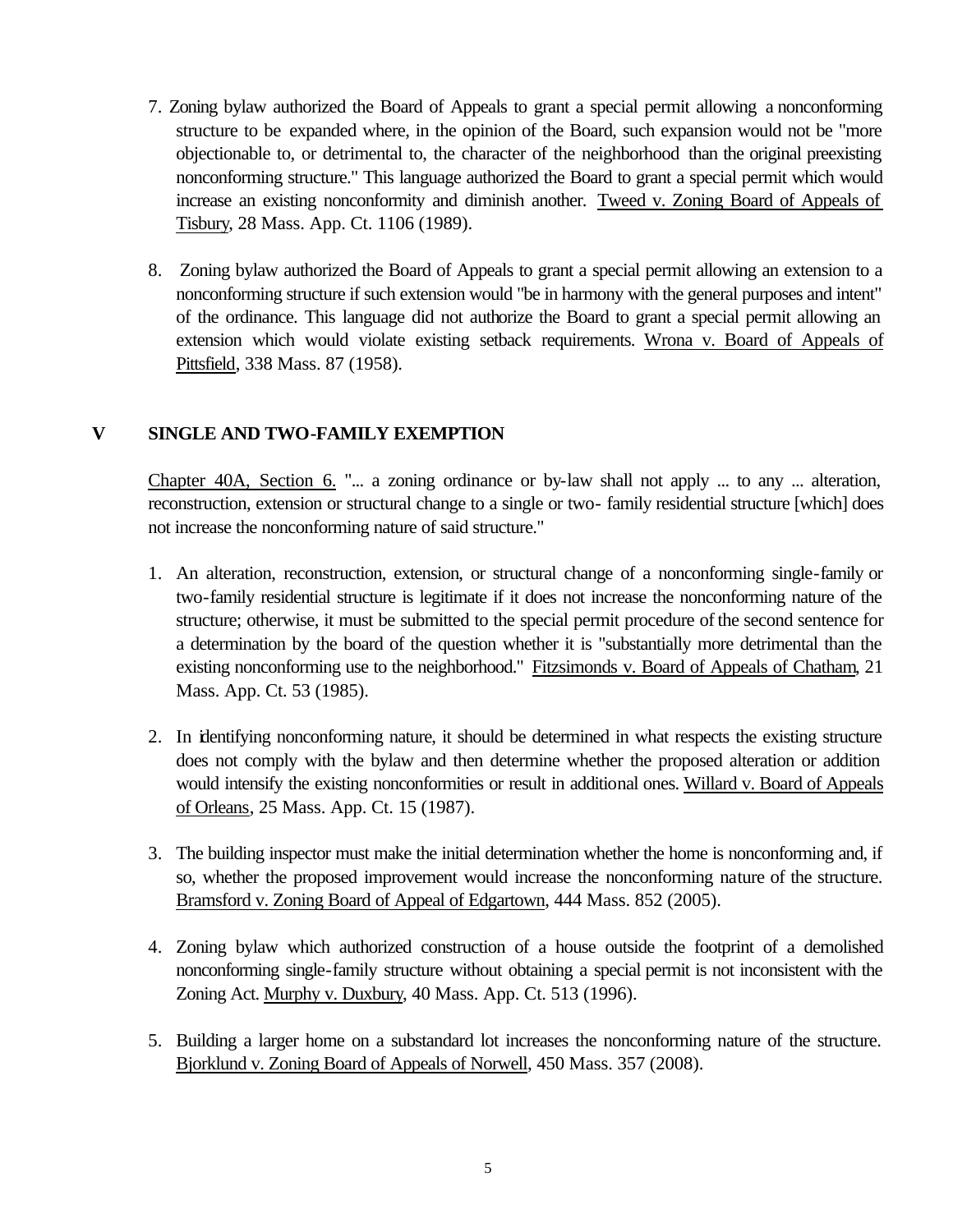6. A zoning bylaw provision requiring that a nonconforming building discontinued for a period of two years or more must comply with the zoning bylaw applied in a situation where a nonconforming single-family structure on a substandard lot had been demolished and the existing home was not rebuilt within the two year period. The court ordered the removal of an existing home. Wells v. Zoning Board of Appeals of Billerica, 68 Mass. App. Ct. 726 (2007).

### **VI CHANGE OF NONCONFORMING USE**

Chapter 40A, Section 6. "... , a zoning ordinance or by-law ... shall apply to any change or substantial extension of such use, ... ."

- 1. There exists a three part test for determining whether a current use of property is protected as a nonconforming use. Bridgewater v. Chuckran, 351 Mass. 20 (1966).
	- a. Does the use reflect the nature and purpose of the use prevailing when the zoning bylaw took effect?
	- b. Is there a difference in the quality of character as well as the degree of use?
	- c. Is the current use different in kind in its effect on the neighborhood?
- 2. An existing use will lose the protection afforded a nonconforming use for failure to satisfy even one of the tests. Green v. Board of Appeals of Provincetown, 26 Mass. App. Ct. 469 (1988).
- 3. Key cases that give a good outline of the three part test are:

Bridgewater v. Chuckran, 351 Mass. 20 (1966); Powers v. Building Inspector of Barnstable, 363 Mass. 648 (1973); Cape Resort Hotels v. Alcoholic Licensing Board of Falmouth, 385 Mass. 205 (1982); Selectmen of Blackstone v. Tellestone, 4 Mass. App. Ct. 311 (1976); Morin v. Board of Appeals of Leominster, 352 Mass. 620 (1967); Berliner v. Feldman, 311 Mass. 767 (1973); Jasper v. Dolan, 355 Mass. 17 (1968); Building Inspector of Groton v. Vlahos, 10 Mass. App. Ct. 890 (1980); Derby Refining Co. v. Chelsea, 407 Mass. 703 (1990).

#### **VII NON-USE AND ABANDONMENT**

Chapter 40A, Section 6. "A zoning ordinance or by-law may define and regulate nonconforming uses and structures abandoned or not used for a period of two years or more.

1. The abandonment of a nonconforming use results from the concurrence of two factors; (1) the intent to abandon and (2) the voluntary conduct that carries the implication of abandonment. Pioneer Insulation and Modernization Corp. v. Lynn, 331 Mass. 560 (1954); Dobbs v. Board of Appeals of Northampton, 339 Mass. 684 (1959); Derby Refining Co. v. Chelsea, 407 Mass.703 (1990).